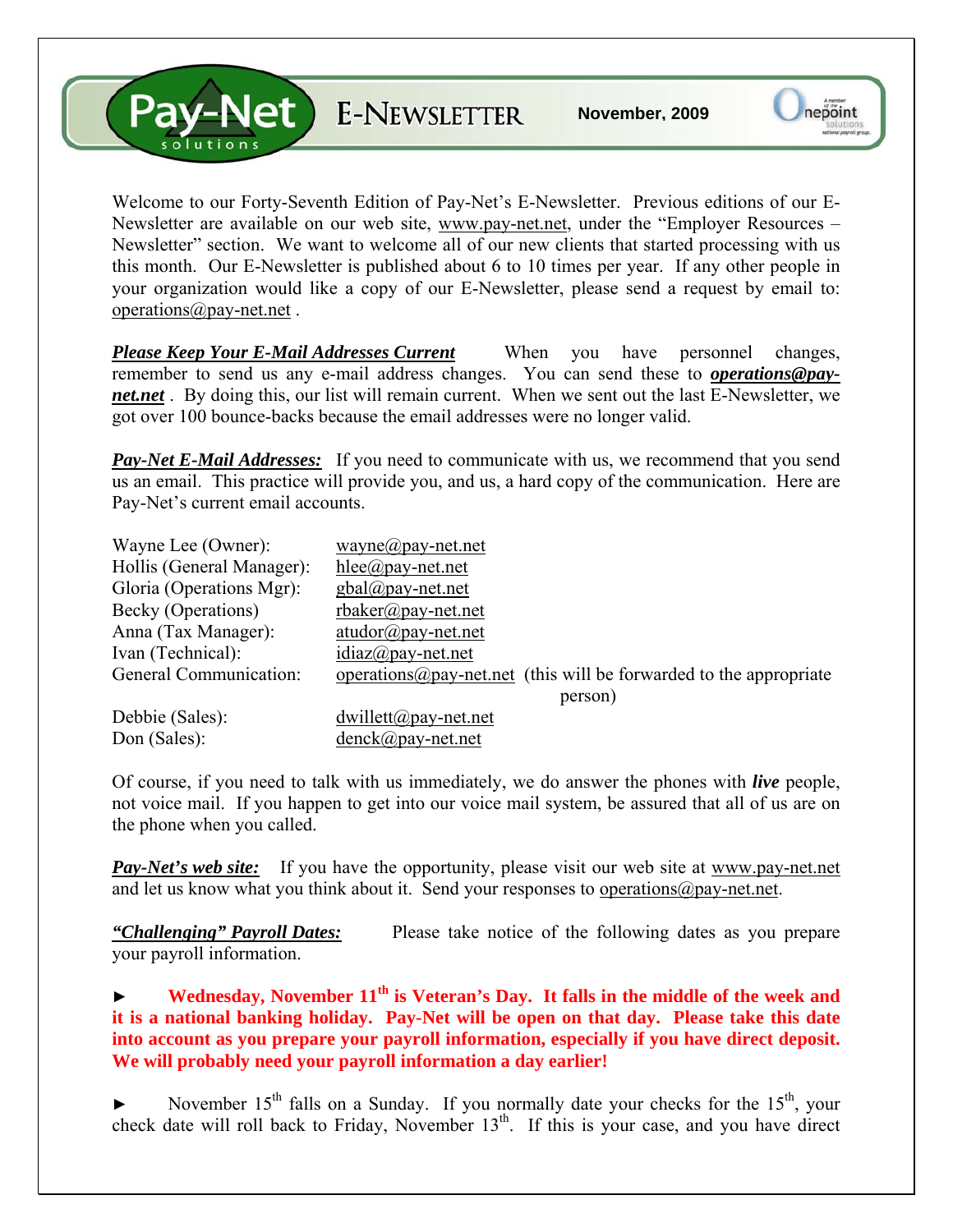deposit, we will need your payroll information before  $3:00 \text{pm}$  on Tuesday, November  $10^{\text{th}}$ ! Remember that Wednesday is a holiday!

## **Thursday, November 26<sup>th</sup> is Thanksgiving Day, a national holiday and a banking holiday. Pay-Net will be closed on that day.**

Friday, November  $27<sup>th</sup>$ , the day after Thanksgiving, Pay-Net will be closed! However, this is not a banking holiday so you can still date your checks for the  $27<sup>th</sup>$ .

With the Thanksgiving season fast approaching, please look at your check dates around this time period. Our last processing day before the long weekend is Wednesday, November 25<sup>th</sup>. Please be sure to allow enough time to process and deliver your payroll during this time.

 $\blacktriangleright$  Monday, November 30<sup>th</sup> is the end of the month. If you normally date your checks on the last day of a month and you have direct deposit, we will need your payroll information before  $3:00 \text{pm}$  on Wednesday, November  $25^{\text{th}}$ .

December  $1<sup>st</sup>$  falls on a Tuesday. If you normally date your checks for the  $1<sup>st</sup>$  and you have direct deposit, we will need your payroll information before 3:00pm on Wednesday, November  $25<sup>th</sup>$ .

December  $5<sup>th</sup>$  is on a Saturday. If you normally date your checks for the  $5<sup>th</sup>$  and you have direct deposit, your check date will roll back to the  $4<sup>th</sup>$  and we will need your payroll information by 3:00pm on Wednesday, December 2<sup>nd</sup>.

December  $15<sup>th</sup>$  is on a Tuesday. If you normally date your checks for the  $15<sup>th</sup>$  and you have direct deposit, we will need your payroll information by  $3:00 \text{pm}$  on Friday, December  $11^{\text{th}}$ .

December  $20^{th}$  is on a Sunday. If you normally date your checks for the  $20^{th}$  and you have direct deposit, you check date will roll back to Friday, the 18<sup>th</sup>, and we will need your payroll information before  $3:00 \text{pm}$  on Wednesday, December  $16^{\text{th}}$ .

► **Christmas Processing Schedule:** 

- **(1) Thursday, December 24th, Pay-Net will be closing at 12:00 noon.**
- **(2) Friday, December 25th, is Christmas Day, a banking holiday, and Pay-Net will be closed.**

The last day to enter payroll information that needs to be on the 2009 W-2 Forms is Wednesday, December 30<sup>th</sup>. This includes any final manual checks, adjustment runs, etc. **If you are a remote, or ePayentry client, and you need to process a final run on the 30th, please call our office so we can adjust your calendar.** 

► **New Years Processing Schedule:** 

- **(1) Thursday, December 31st, Pay-Net will be closing at 2:00 pm.**
- **(2) Friday, January 1st, is New Years Day, a banking holiday and Pay-Net will be closed.**

January 5, 2010, falls on a Tuesday. If you normally date your checks on the  $5<sup>th</sup>$  and you have direct deposit, we will need your payroll information BEFORE NOON on Thursday, December 31<sup>st</sup>!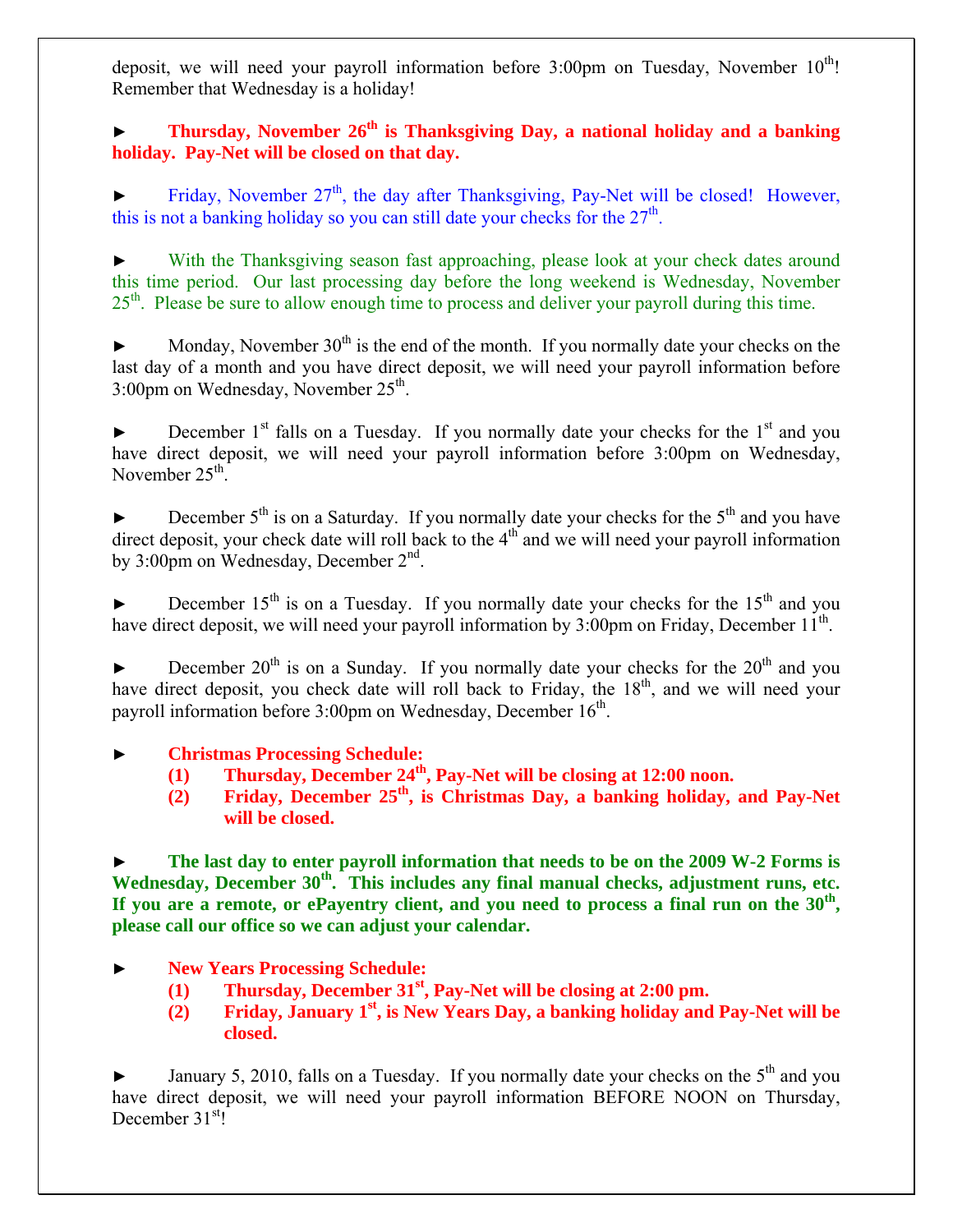### **Monday, January 18<sup>th</sup> is Martin Luther King Day, a banking holiday. Please take this date into consideration when preparing your payroll information.**

January  $20^{th}$  falls on a Wednesday. Due to the Martin Luther King holiday, if you normally date your checks for the  $20<sup>th</sup>$  and you have direct deposit, we will need your payroll information before  $3:00 \text{pm}$  on Friday, January  $15^{\text{th}}$ .

January  $31<sup>st</sup>$  falls on a Sunday. If you normally date your checks for the last day of the month, your check date will roll back to Friday, the 29<sup>th</sup>. If this affects you, and you have direct deposit, we will need your payroll information before 3:00pm on Wednesday, January  $27<sup>th</sup>$ .

February  $1<sup>st</sup>$  falls on Monday. If you normally date your checks for the  $1<sup>st</sup>$  and you have direct deposit, we will need your payroll information before  $3:00 \text{pm}$  on Thursday, January  $28^{\text{th}}$ .

*Year End Is Coming!!:* Yikes, it's hard to believe that year-end is quickly approaching! With the holiday season fast approaching, we will quickly move right through Christmas. Before you know it, it's Year End time!

Before things get too hectic, we suggest that you examine your payroll dates for the rest of the year. Look for conflicts with holidays, remembering that for direct deposit, you need to transmit your payroll information to us three days prior to check date.

Also, there any year-end payroll issues that you can start preparing for. You can start now planning for such things as PUCC's (Personal Use of Company Car), or other fringe-type benefits that need to be reported on the W-2 Form.

Also, be alert for the annual **IRS Depository Notices** that are mailed out in November to companies that change depository frequency. The states will start sending out **SUI Rate Change Notices** in November or December. Both of these notices need to be sent or faxed to Pay-Net. **Please note that Pay-Net does not receive a copy of your Depository Change Notice. Therefore, we cannot be held responsible for any IRS or EDD penalties that can result from a change in your depository frequency.**

The cutoff day for entering 2009 payroll adjustments is Wednesday, December 30<sup>th</sup>. We will begin processing Year End on December 31, 2009. If you are aware of any issues that may cause a re-processing of year-end, please let us know so we can delay your processing and you can avoid any reprocessing fees.

**Regarding our EVS Service:** We will be sending out letters to companies that had employee problems with Social Security name checks. Please try to have all changes reported to Pay-Net before December 30<sup>th</sup>. However, if you are a remote entry client, or you are on ePayentry, you need to make these changes in the system before December  $30<sup>th</sup>$ .

**Regarding Employee Copies of W2 Forms:** If there are any "reporting type" problems on the Employee Copy of the W2, such as name misspelling, wrong Social Security Number, etc., please be advised that the IRS will accept "white out" on Employee Copies. This will save you time and money having to have an employee copy rerun. But, any changes must be entered into the system so they will be reflected on the Filing Copies of W2 forms which Pay-Net will file on, or before, February  $15<sup>th</sup>$ . If an employee looses their W2 form, you can simply make a copy from the employer copy and give the employee the copy.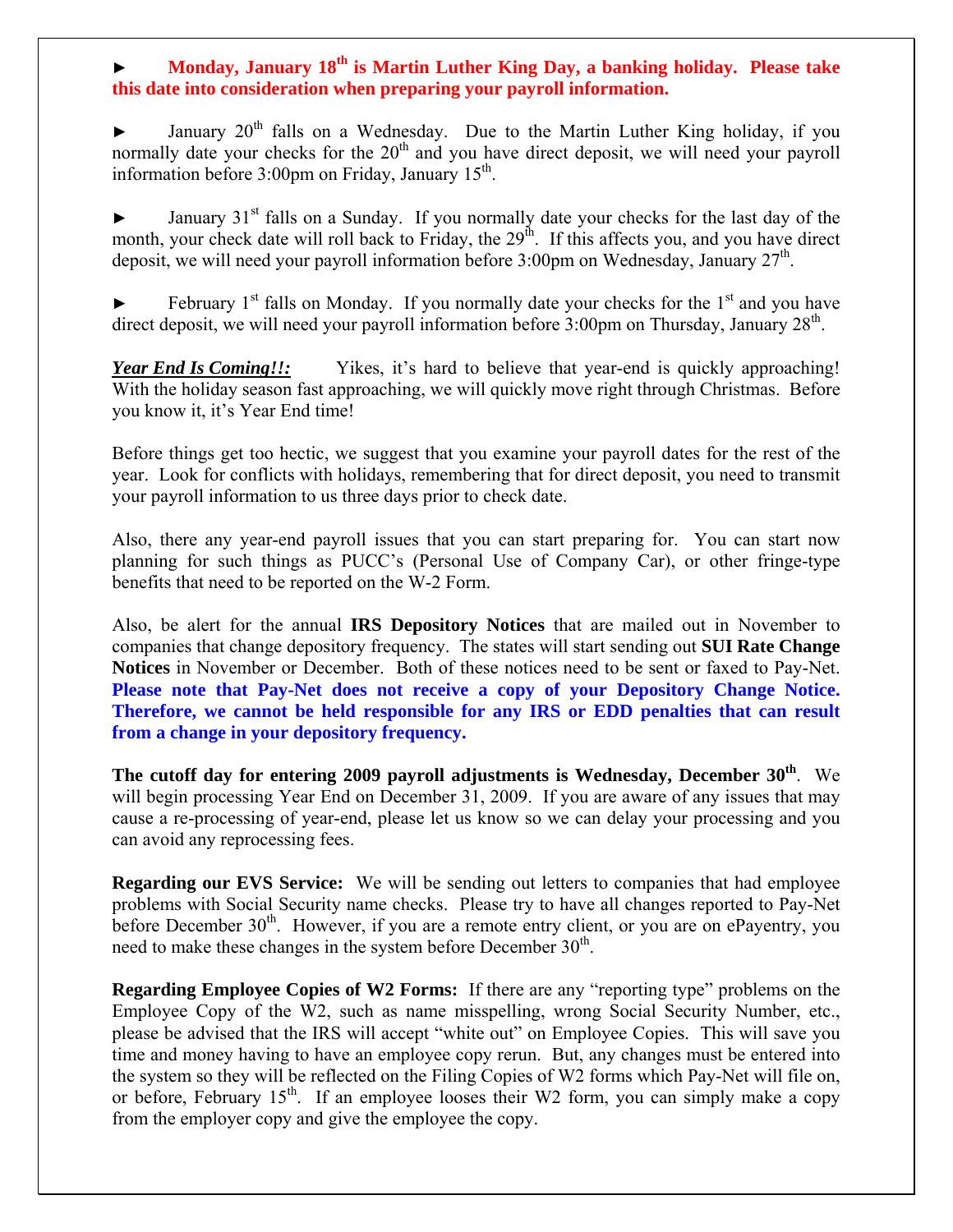We anticipate being through with Year End by January 21, 2010. If you have not received your Year End package by that date, please call us.

*2009/2010 Holiday Schedule:* The following remaining holidays are scheduled for 2009, and we have included the holiday schedule for 2010. The official "bank holidays" are marked with an "\*"

- ► **\*** Wednesday, November 11, 20009 Veteran's Day Pay-Net will be open
- ► **\*** Thursday, November 26, 2009 Thanksgiving Day Pay-Net will be closed
- ► Friday, November 27, 2009 Day After Thanksgiving Pay-Net will be closed
- ► **\*** Friday, December 25, 2009 Christmas Day Pay-Net will be closed
- ► **\*** Friday, January 1, 2010 New Year's Day Pay-Net will be closed
- ► \* Monday, January 18, 2010 Martin Luther King Day Pay-Net will be open
- \* Monday, February 15, 2010 President's Day Pay-Net will be open
- ► \* Monday, May 31, 2010 Memorial Day Pay-Net will be closed
- ► \* Sunday, July 4, 2010 Independence Day we are unsure if Monday will be a holiday
- ► \* Monday, September 6, 2010 Labor Day Pay-Net will be closed
- ► \* Monday, October 11, 2010 Columbus Day Pay-Net will be open
- ► \* Thursday, November 11, 2010 Veteran's Day Pay-Net will be open
- ► \* Thursday, November 25, 2010 Thanksgiving Day Pay-Net will be closed
- ► Friday, November 26, 2010 Day After Thanksgiving Pay-Net will be closed
- ► \* Saturday, December 25, 2010 Christmas
- ► \* Saturday, January 1, 2011 New Years Day

*More on "Forced" Retirement Plans for Employees:* Washington is now considering forcing employees to participate in a Retirement-Type program, Simple IRA or 401(k), including the "roll-over" of unused vacation into a plan. Here is the article:

The Obama administration has issued guidance to the Treasury Department and Internal Revenue Service to promote workplace retirement savings. The rulings and notices clarify steps that employers can take now to expand automatic enrollment in tax-deferred retirement savings plans and contribute unused leave to 401(k) savings accounts.

By amending 401(k) and similar retirement plans, the administration expects that many more small and medium-size businesses will offer automatic enrollment.

Among the guidance and notices is one describing how employers can permit workers to convert the value of their unused leave into additional contributions to tax-qualified 401(k), profit-sharing, or stock bonus plans (Rev. Rulings 2009-31 and 2009-32). Another (Revenue Ruling 2009-30) streamlines the process that would enable employers and workers to gradually and automatically increase contributions to 401(k) plans.

None of the initiatives described in the rulings and notices require any statutory changes, senior administration officials said.

Further information can be found at the IRS website at this link:

<http://www.irs.gov/retirement/article/0,,id=212061,00.html?portlet=6>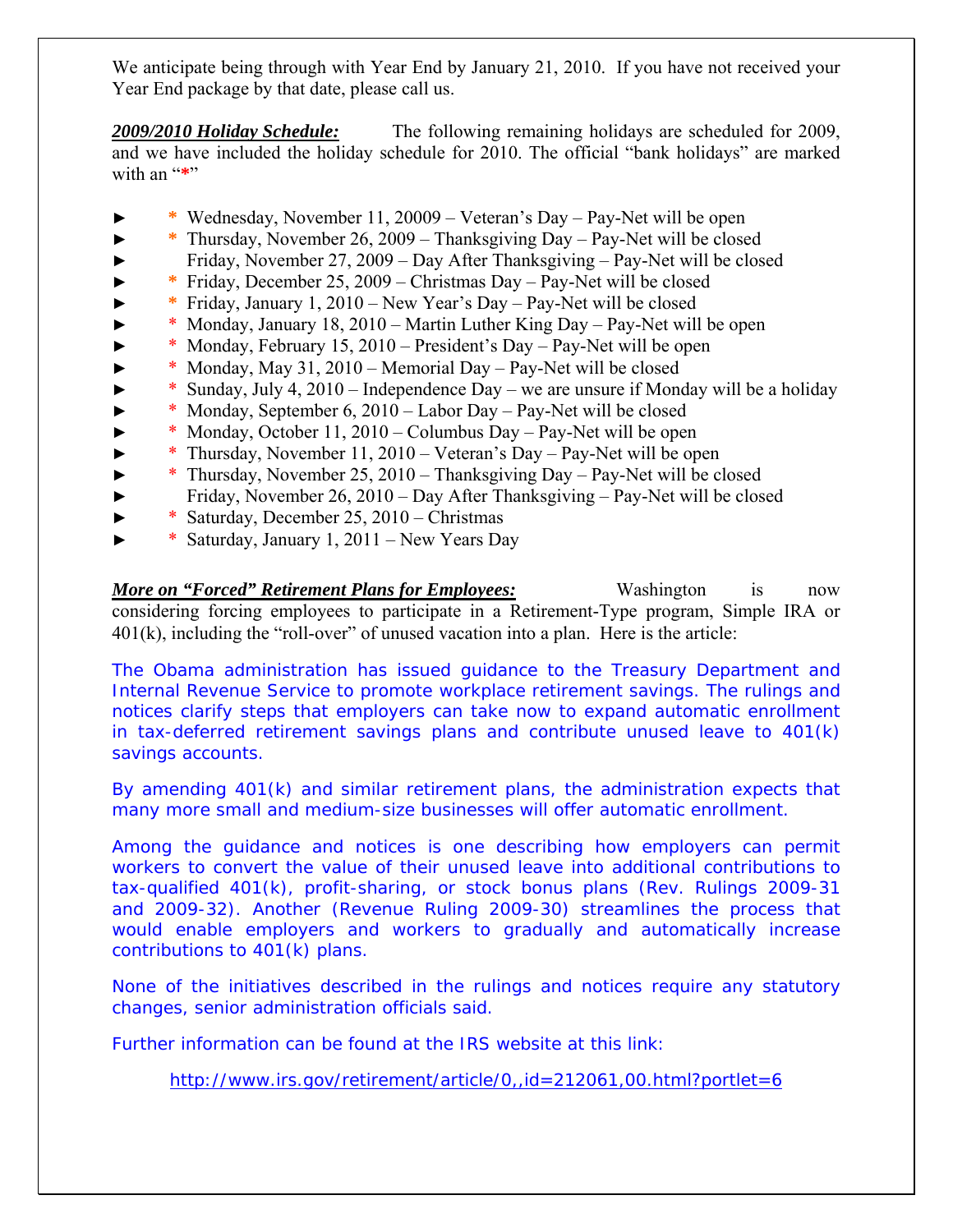#### *Information on Federal Tax Deposits and a New Form:*

Internal Revenue Service officials said Sept. 3 that financial institutions increasingly have stopped accepting paper federal tax deposit coupons.

Annette Dean, a tax analyst in wage and investment, said there is no requirement for banks to accept tax remittances via the coupon. It costs banks from \$2 to \$5 to process each coupon, said Dean, who spoke at a scheduled monthly teleconference with payroll industry representatives. The Treasury Department is working with the financial industry to help educate businesses about electronic deposit options.

Separately, a new Schedule M will be added to the 2009 Form 1040, said IRS's John Myett, national account manager for employment tax administration. The schedule will be used by individuals to report information related to the Making Work Pay credit, enacted as part of the American Recovery and Reinvestment Act (Pub. L. No. 111-5) that was signed into law in February.

#### *Effective November 1, 2009, California Personal Tax (PIT) Withholding Schedules Changes:*

**As a result of the passage of Assembly Bill x4\_17, the California Withholding Schedules for 2009 have been replaced effective November 1, 2009, to accelerate withholding – and that's political "speak" for "it's going to cost you more money, just in time for the holidays!"** 

**The modified schedules are available at this url (clickable link):**  [http://www.edd.cahwnet.gov/Payroll\\_Taxes/Rates\\_and\\_Withholding.htm](http://www.edd.cahwnet.gov/Payroll_Taxes/Rates_and_Withholding.htm)

**In addition, the rates for supplemental wages have increased; the rates are 6.6% for supplemental wages and 10.23% for stock options and bonus payments paid on or after November 1, 2009.** 

**NOTE: These schedules are only effective November 1 through December 31, 2009, the schedules released for January 1 through October 31, 2009, will also remain available online.** 

*Assault on FSA's and HSA's:* As many of our clients are aware, there are some definite benefits to using Flexible Spending Accounts (FSA's) and Health Savings Accounts (HSA's) when offering fringe benefits to employees. However, these plans are coming under attack.

An \$8 billion revenue-raising provision in the House Democrats' health care bill (HR 3200) would limit the use of pre-tax HSA's and pre-tax FSA's. This has given rise to a lobbying campaign to preserve these benefits, or, at least, to minimize the impact of the proposed changes.

The provision approved by the Ways and Means Committee would exclude over-the-counter medicines from eligibility for reimbursement.

Meanwhile, the Senate Finance Committee issued an "options paper" of potential offsets to the \$1 trillion overhaul of the health care industry. In the paper, the Senate included eliminating or limiting the amount of salary reduction contributions to HSA's and FSA's.

The director of the Employers Council on Flexible Compensation estimates that at least 35 million participants would be affected by the proposed changes.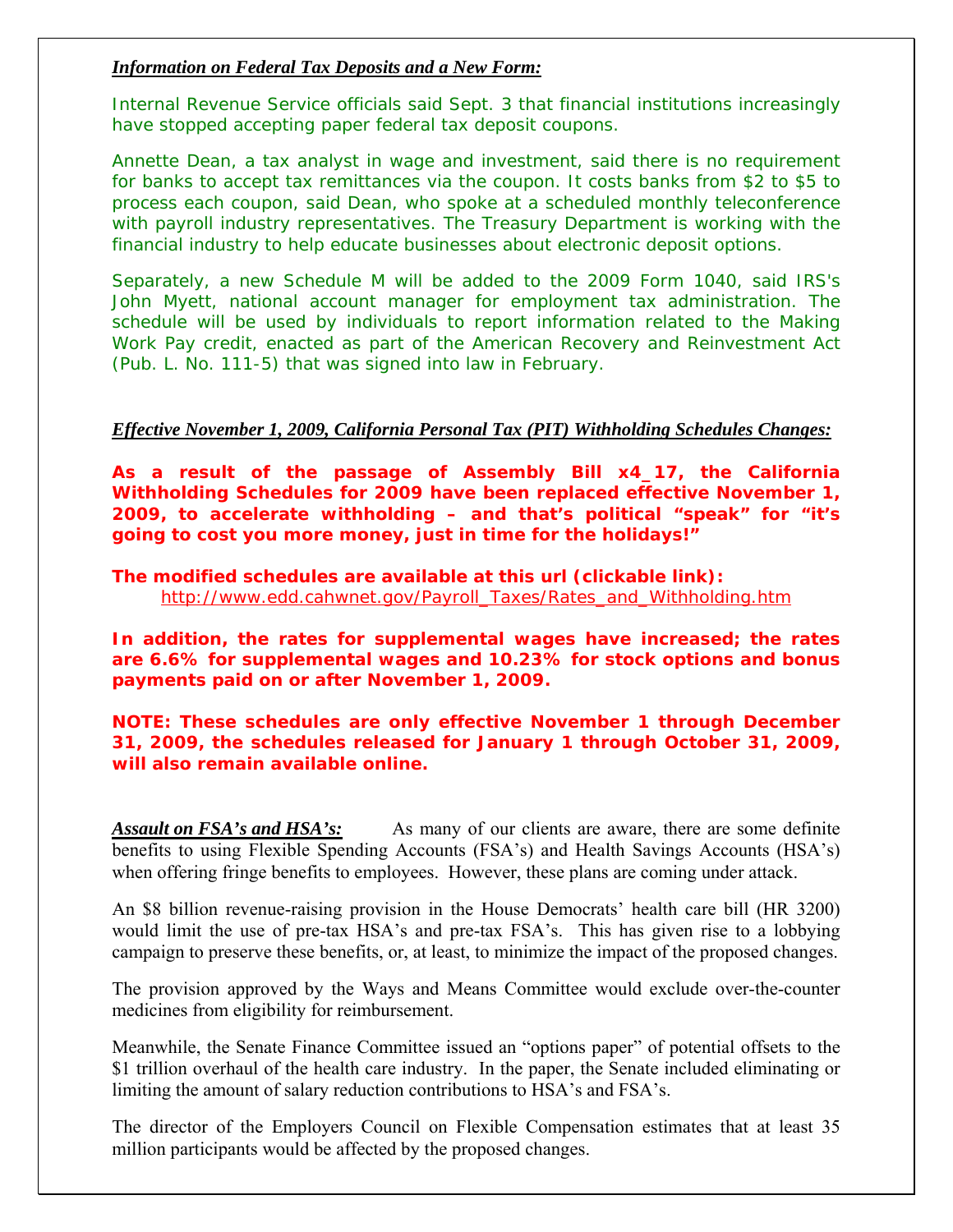*DHS Rescinds W-2 'No-Match' Regulation:* The Department of Homeland Security is rescinding its W-2 "no-match" regulation targeting employers with undocumented workers, according to a final rule published in the Oct. 7 Federal Register (74 Fed. Reg. 51447). Under the no-match rule, the Social Security Administration would have been required to include with nomatch letters information telling employers that they would be required to resolve discrepancies or face liability. DHS has decided to focus its enforcement efforts relating to undocumented aliens on increased compliance.

*Potential Problems with New Federal Income Tax Withholding:* As you are aware, the income tax withholding tables were changed in March to reflect the new rules under the Stimulus Bill. However, now the IRS has released this announcement:

**Employees with multiple jobs or married couples whose combined incomes place them in a higher tax bracket may experience a shortage of federal withholding and they can submit a revised W-4 that tells the employer how much money to withhold each paycheck. To recalculate withholding, filers should use Worksheet 12 in the updated Publication 919.** 

Publication 919 can be found on the IRS web site, or it can be downloaded from Pay-Net's web site at: <http://www.pay-net.net/docs/p919.pdf>(clickable link).

*Arizona Withholding Rates:* We have received several inquiries from clients regarding the rate changes for Arizona Withholding. For many years, the State of Arizona has based employee income tax withholdings as a percentage of Federal Withholding. On May 1, 2009, Arizona changed their rates. And, in fact, the state changed the future rates. The following chart shows the former, current and future rates:

| Up to                                                                        | May 1, 2009 to    | Jan 1, 2010 to |
|------------------------------------------------------------------------------|-------------------|----------------|
| April 30, 2009                                                               | December 31, 2009 | June 30, 2010  |
| 10.0%                                                                        | 11.5%             | 10.7%          |
| 19.0%                                                                        | 21.9%             | 20.3%          |
| 23.0%                                                                        | 26.5%             | 24.5%          |
| 25.0%                                                                        | 28.8%             | 26.7%          |
| 31.0%                                                                        | 35.7%             | 33.1%          |
| 37.0%                                                                        | 42.6%             | 39.5%          |
| Minimum Percentage for<br><b>Employees Earning</b><br>Over \$15,000 Per Year |                   |                |
| 19.0%                                                                        | 21.9%             | 20.3%          |

#### **Arizona Withholding Rates**

By using an AZ-4 Form (similar to the Federal W-4 Form), an employee would indicate to their employer the percentage rate to use for their withholding.

Note: Effective July 1, 2010, the *State of Arizona will stop using the percentage method* and they will adopt a "table system" similar to the table system used by California. As of this date, the state has not released any information on this new calculation method.